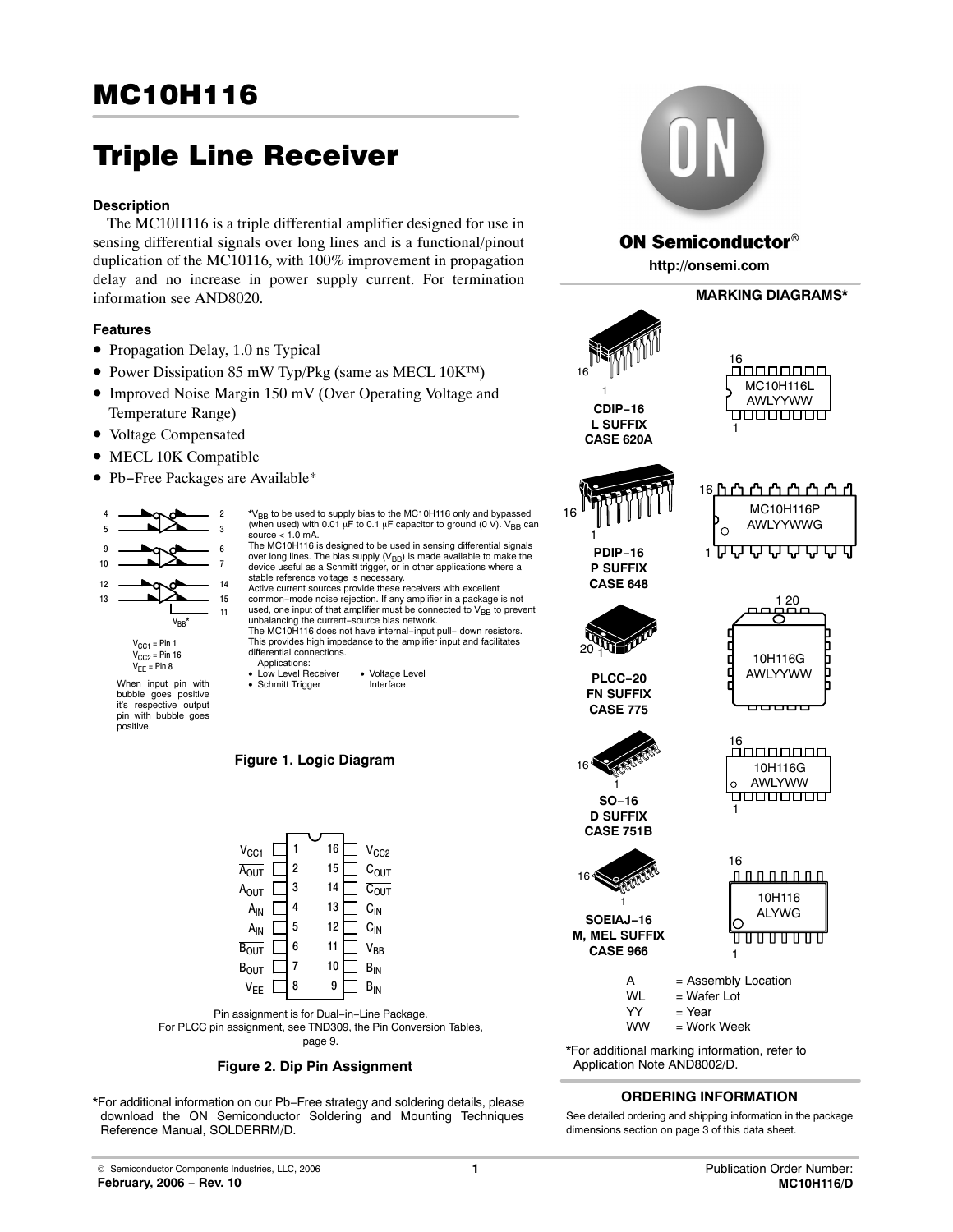# **Table 1. MAXIMUM RATINGS**

| Symbol                | <b>Characteristic</b>                               | Rating                             | Unit                       |
|-----------------------|-----------------------------------------------------|------------------------------------|----------------------------|
| <b>V<sub>EE</sub></b> | Power Supply $(V_{CC} = 0)$                         | $-8.0$ to 0                        | Vdc                        |
| V <sub>1</sub>        | Input Voltage ( $V_{CC} = 0$ )                      | 0 to $V_{FF}$                      | Vdc                        |
| lout                  | <b>Output Current</b><br>- Continuous<br>– Surge    | 50<br>100                          | mA                         |
| $T_A$                 | <b>Operating Temperature Range</b>                  | 0 to $+75$                         | °C                         |
| $T_{\text{stg}}$      | Storage Temperature Range<br>– Plastic<br>- Ceramic | $-55$ to $+150$<br>$-55$ to $+165$ | $^{\circ}C$<br>$^{\circ}C$ |

Maximum ratings are those values beyond which device damage can occur. Maximum ratings applied to the device are individual stress limit values (not normal operating conditions) and are not valid simultaneously. If these limits are exceeded, device functional operation is not implied, damage may occur and reliability may be affected.

# **Table 2. ELECTRICAL CHARACTERISTICS** (V<sub>EE</sub> = -5.2 V ±5%) (Note 2)

|                  |                               | $0^{\circ}$ |                          | $25^\circ$               |                   | $75^\circ$                   |                   |           |
|------------------|-------------------------------|-------------|--------------------------|--------------------------|-------------------|------------------------------|-------------------|-----------|
| Symbol           | <b>Characteristic</b>         | Min         | Max                      | Min                      | Max               | Min                          | Max               | Unit      |
| ΙE               | Power Supply Current          | -           | 23                       | $\qquad \qquad$          | 21                | -                            | 23                | mA        |
| $I_{\text{inH}}$ | Input Current High            | -           | 150                      | -                        | 95                | $\qquad \qquad \blacksquare$ | 95                | μA        |
| I <sub>CBO</sub> | Input Leakage Current         | -           | 1.5                      | $\overline{\phantom{0}}$ | 1.0               | $\overline{\phantom{0}}$     | 1.0               | μA        |
| $V_{BB}$         | <b>Reference Voltage</b>      | $-1.38$     | $-1.27$                  | $-1.35$                  | $-1.25$           | $-1.31$                      | $-1.19$           | Vdc       |
| V <sub>OH</sub>  | <b>High Output Voltage</b>    | $-1.02$     | $-0.84$                  | $-0.98$                  | $-0.81$           | $-0.92$                      | $-0.735$          | Vdc       |
| $V_{OL}$         | Low Output Voltage            | $-1.95$     | $-1.63$                  | $-1.95$                  | $-1.63$           | $-1.95$                      | $-1.60$           | Vdc       |
| V <sub>IH</sub>  | High Input Voltage (Note 1)   | $-1.17$     | $-0.84$                  | $-1.13$                  | $-0.81$           | $-1.07$                      | $-0.735$          | Vdc       |
| $V_{IL}$         | Low Input Voltage (Note 1)    | $-1.95$     | $-1.48$                  | $-1.95$                  | $-1.48$           | $-1.95$                      | $-1.45$           | Vdc       |
| $V_{CMR}$        | Common Mode<br>Range (Note 4) | -           | $\overline{\phantom{m}}$ |                          | $-2.85$ to $-0.8$ | -                            | $\qquad \qquad -$ | Vdc       |
| V <sub>PP</sub>  | Input Sensitivity (Note 3)    |             |                          | $150$ typ                |                   | -                            |                   | $mV_{PP}$ |

1. When  $V_{BB}$  is used as the reference voltage.

2. Each MECL 10H™ series circuit has been designed to meet the specifications shown in the test table, after thermal equilibrium has been established. The circuit is in a test socket or mounted on a printed circuit board and transverse air flow greater than 500 linear fpm is maintained. Outputs are terminated through a 50−ohm resistor to −2.0 V.

3. Differential input not to exceed 1.0 Vdc.

4. 150 mV<sub>p−p</sub> differential input required to obtain full logic swing on output.

### **Table 3. AC CHARACTERISTICS**

|                 |                          | $\mathbf{0}^{\circ}$ |            | $25^\circ$ |            | $75^\circ$ |       |      |
|-----------------|--------------------------|----------------------|------------|------------|------------|------------|-------|------|
| Symbol          | <b>Characteristic</b>    | Min                  | <b>Max</b> | Min        | <b>Max</b> | Min        | Max   | Unit |
| t <sub>pd</sub> | <b>Propagation Delay</b> | 0.4                  | 1.3        | 0.4        | 1.3        | 0.45       | 45. ا | ns   |
| ւր              | <b>Rise Time</b>         | 0.5                  | 1.5        | 0.5        | 1.6        | 0.5        | 1.7   | ns   |
| τŧ              | Fall Time                | 0.5                  | 1.5        | 0.5        | 1.6        | 0.5        | 1.7   | ns   |

NOTE: Device will meet the specifications after thermal equilibrium has been established when mounted in a test socket or printed circuit board with maintained transverse airflow greater than 500 lfpm. Electrical parameters are guaranteed only over the declared operating temperature range. Functional operation of the device exceeding these conditions is not implied. Device specification limit values are applied individually under normal operating conditions and not valid simultaneously.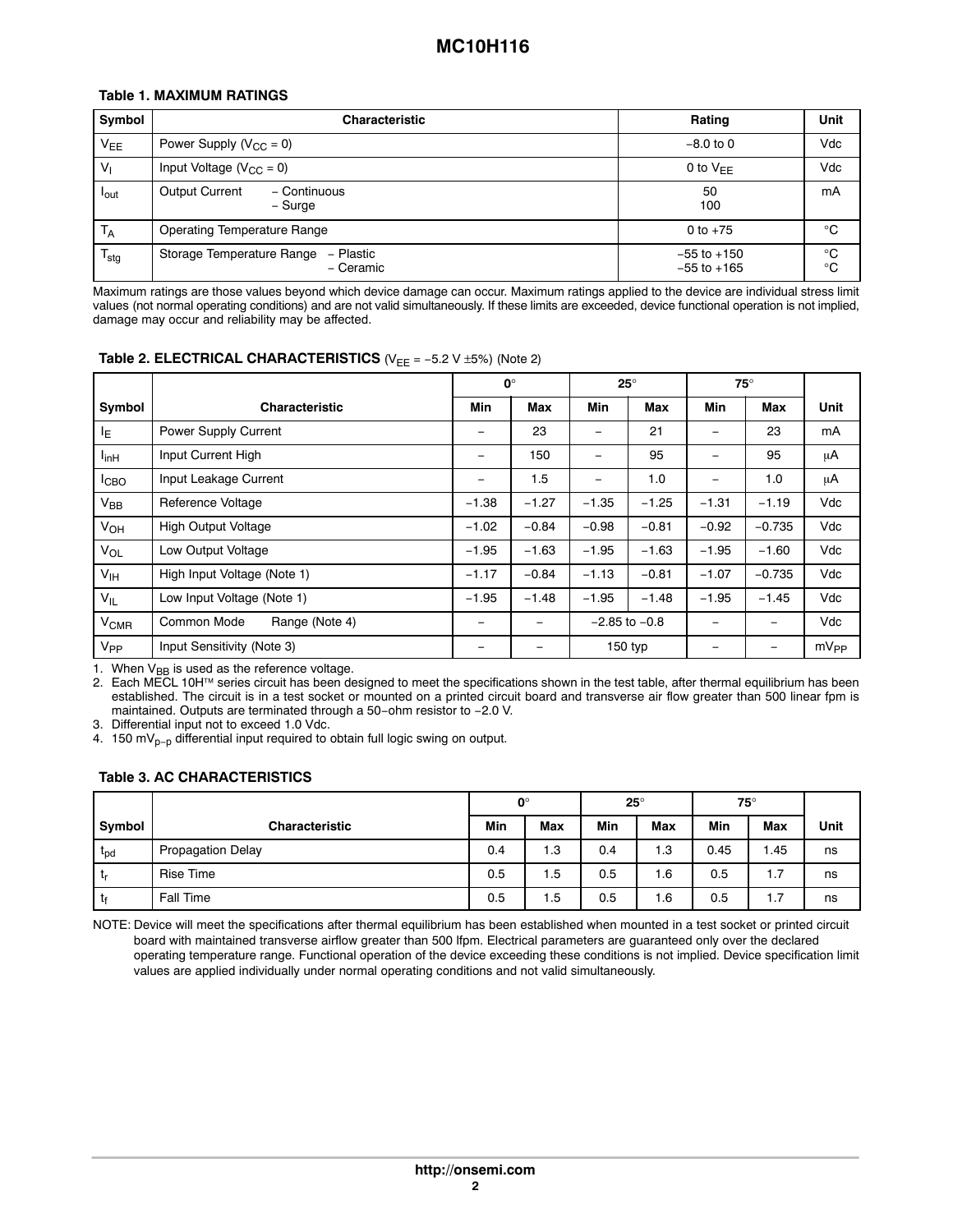# **ORDERING INFORMATION**

| <b>Device</b>    | Package                | Shipping <sup><math>\dagger</math></sup> |
|------------------|------------------------|------------------------------------------|
| MC10H116D        | $SO-16$                | 48 Units / Rail                          |
| MC10H116DG       | $SO-16$<br>(Pb-Free)   | 48 Units / Rail                          |
| MC10H116DR2      | $SO-16$                | 2500 / Tape & Reel                       |
| MC10H116DR2G     | $SO-16$<br>(Pb-Free)   | 2500 / Tape & Reel                       |
| MC10H116FN       | PLCC-20                | 46 Units / Rail                          |
| MC10H116FNG      | PLCC-20<br>(Pb-Free)   | 46 Units/Rail                            |
| MC10H116FNR2     | PLCC-20                | 500 / Tape & Reel                        |
| MC10H116FNR2G    | PLCC-20<br>(Pb-Free)   | 500 / Tape & Reel                        |
| MC10H116L        | $CD1P-16$              | 25 Units / Rail                          |
| <b>MC10H116M</b> | SOEIAJ-16              | 50 Units / Rail                          |
| MC10H116MG       | SOEIAJ-16<br>(Pb-Free) | 50 Units / Rail                          |
| MC10H116MEL      | SOEIAJ-16              | 2000 / Tape & Reel                       |
| MC10H116MELG     | SOEIAJ-16<br>(Pb-Free) | 2000 / Tape & Reel                       |
| MC10H116P        | PD1P-16                | 25 Units / Rail                          |
| MC10H116PG       | PD1P-16<br>(Pb-Free)   | 25 Units / Rail                          |

†For information on tape and reel specifications,including part orientation and tape sizes, please refer to our Tape and Reel Packaging Specifications Brochure, BRD8011/D.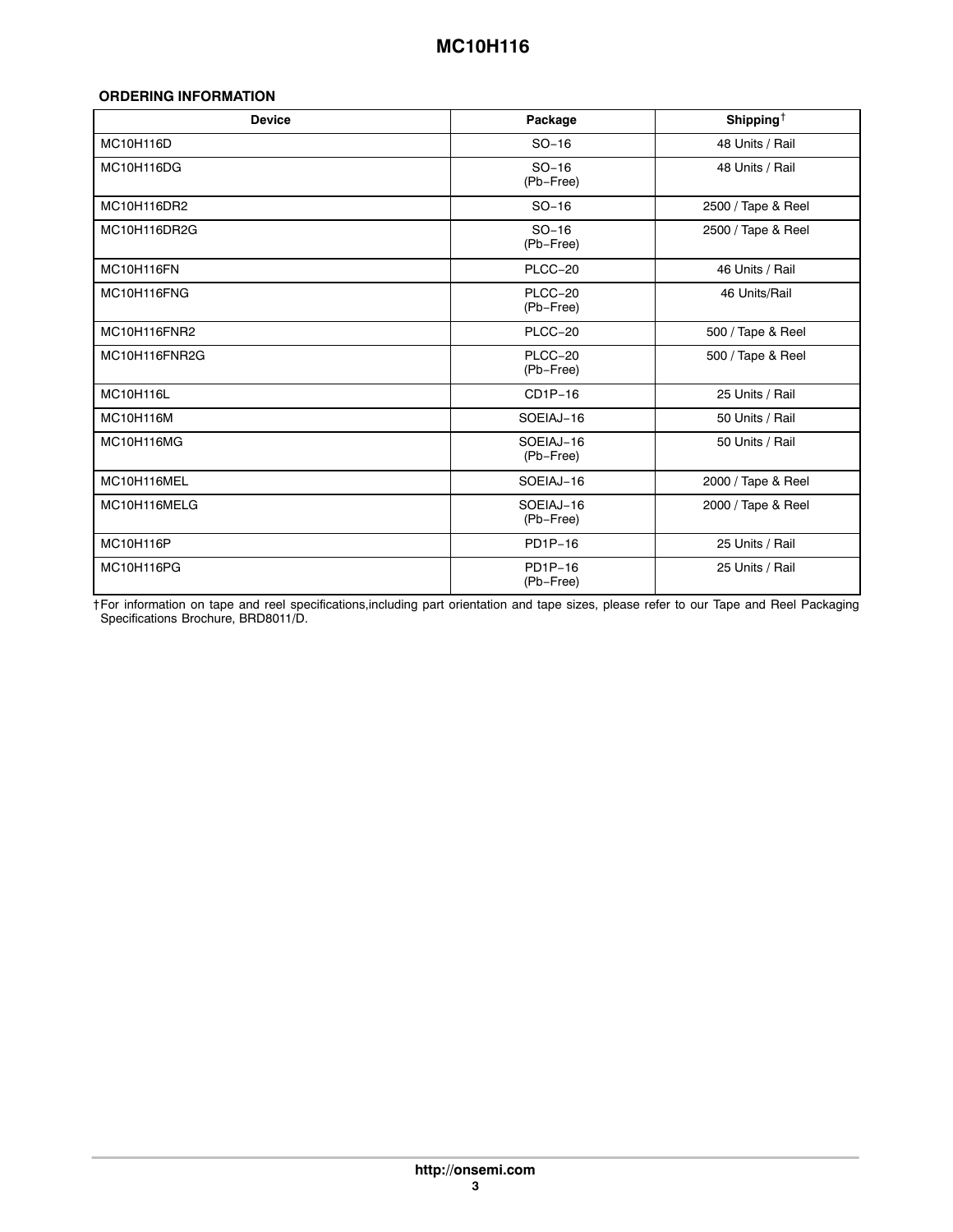# **MC10H116**

## **PACKAGE DIMENSIONS**



CASE 775−02 ISSUE E







- NOTES: 1. DIMENSIONS AND TOLERANCING PER ANSI Y14.5M, 1982.
- 
- 2. DIMENSIONS IN INCHES.<br>3. DATUMS −L−, −M−, AND −N− DETERMINED WHERE TOP<br>OF LEAD SHOULDER EXITS PLASTIC BODY AT MOLD<br>PARTING LINE.
- 
- 4. DIMENSION G1, TRUE POSITION TO BE MEASURED AT<br>DATUM -T-, SEATING PLANE.<br>5. DIMENSIONS R AND U DO NOT INCLUDE MOLD FLASH.<br>6. DIMENSIONS IN THE PACKAGE TOP MAY BE SMALLER.<br>6. DIMENSIONS IN THE PACKAGE BOTTOM BY UP TO 0.01
- DIMENSIONS R AND U ARE DETERMINED AT THE OUTERMOST EXTREMES OF THE PLASTIC BODY EXCLUSIVE OF MOLD FLASH, TIE BAR BURRS, GATE BURRS AND INTERLEAD FLASH, BUT INCLUDING ANY MISMATCH BETWEEN THE TOP AND BOTTOM OF THE PLASTIC BODY. 7. DIMENSION H DOES NOT INCLUDE DAMBAR
- PROTRUSION OR INTRUSION. THE DAMBAR<br>PROTRUSION(S) SHALL NOT CAUSE THE H DIMENSION<br>TO BE GREATER THAN 0.037 (0.940). THE DAMBAR<br>INTRUSION(S) SHALL NOT CAUSE THE H DIMENSION TO<br>BE SMALLER THAN 0.025 (0.635).

|     |             | <b>INCHES</b> |             | <b>MILLIMETERS</b> |
|-----|-------------|---------------|-------------|--------------------|
| DIM | MIN         | <b>MAX</b>    | MIN         | MAX                |
| А   | 0.385       | 0.395         | 9.78        | 10.03              |
| B   | 0.385       | 0.395         | 9.78        | 10.03              |
| c   | 0.165       | 0.180         | 4.20        | 4.57               |
| Е   | 0.090       | 0.110         | 2.29        | 2.79               |
| F   | 0.013       | 0.019         | 0.33        | 0.48               |
| G   |             | 0.050 BSC     | 1.27 BSC    |                    |
| н   | 0.026       | 0.032         | 0.66        | 0.81               |
| J   | 0.020       |               | 0.51        |                    |
| ĸ   | 0.025       |               | 0.64        |                    |
| R   | 0.350       | 0.356         | 8.89        | 9.04               |
| U   | 0.350       | 0.356         | 8.89        | 9.04               |
| v   | 0.042       | 0.048         | 1.07        | 1.21               |
| W   | 0.042       | 0.048         | 1.07        | 1.21               |
| x   | 0.042       | 0.056         | 1.07        | 1.42               |
| Υ   |             | 0.020         |             | 0.50               |
| z   | $2^{\circ}$ | $10^{\circ}$  | $2^{\circ}$ | $\circ$<br>10      |
| G1  | 0.310       | 0.330         | 7.88        | 8.38               |
| K1  | 0.040       |               | 1.02        |                    |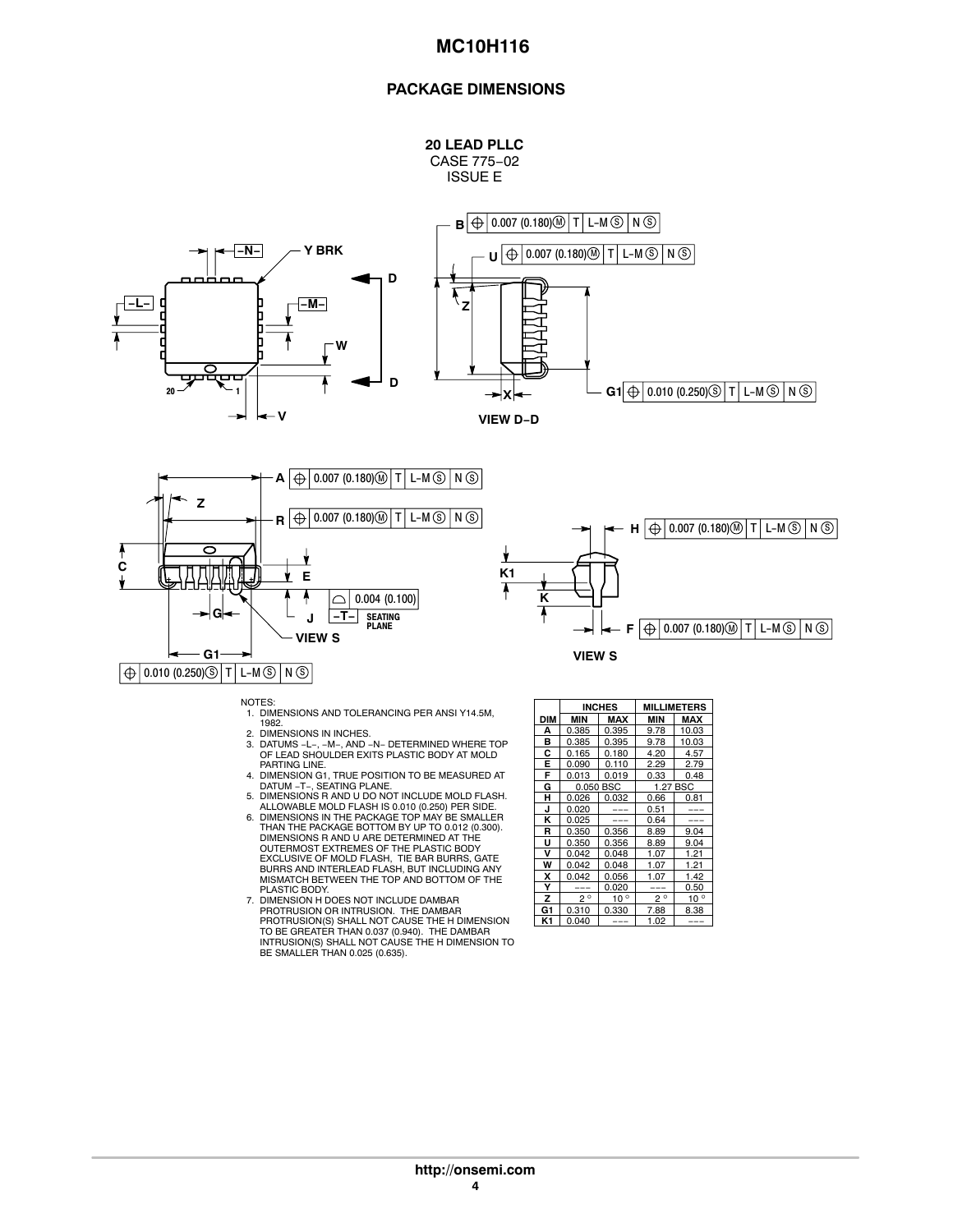# **MC10H116**

# **PACKAGE DIMENSIONS**



**PDIP−16**



- 
- 
- 1. DIMENSIONING AND TOLERANCING PER<br>ASME Y14.5M, 1994.<br>2. CONTROLLING DIMENSION: INCH.<br>3. DIMENSION L TO CENTER OF LEAD WHEN<br>FORMED PARALLEL.<br>4. DIMENSION F MAY NARROW TO 0.76 (0.030)<br>WHERE THE LEAD ENTERS THE CERAMIC<br>WHER
- BODY. 5 THIS DRAWING REPLACES OBSOLETE CASE OUTLINE 620−10.

|            |                          | <b>INCHES</b> | <b>MILLIMETERS</b> |              |  |
|------------|--------------------------|---------------|--------------------|--------------|--|
| <b>DIM</b> | <b>MAX</b><br><b>MIN</b> |               | MIN                | MAX          |  |
| A          | 0.750                    | 0.785         | 19.05              | 19.93        |  |
| в          | 0.240                    | 0.295         | 6.10               | 7.49         |  |
| C          |                          | 0.200         |                    | 5.08         |  |
| D          | 0.015                    | 0.020         | 0.39               | 0.50         |  |
| Е          | 0.050 BSC                |               | 1.27 BSC           |              |  |
| F          | 0.055                    | 0.065         | 1.40               | 1.65         |  |
| G          |                          | 0.100 BSC     | 2.54 BSC           |              |  |
| н          | 0.008                    | 0.015         | 0.21               | 0.38         |  |
| Κ          | 0.125                    | 0.170         | 3.18               | 4.31         |  |
|            | 0.300 BSC                |               |                    | 7.62 BSC     |  |
| M          | $\circ$                  | $15^{\circ}$  | $0^{\circ}$        | $15^{\circ}$ |  |
| N          | 0.020                    | 0.040         | 0.51               | 1.01         |  |

**P SUFFIX** PLASTIC DIP PACKAGE CASE 648−08 **−A−** ISSUE R<u>ר'ו ר'ו ר'ו ר'ו</u> ከጣ гJ 16 9 Þ **B** 1 8 Ų Ų ᄓ  $\leftarrow$  **F**  $\qquad \qquad \begin{array}{c} \n\text{-c} \n\end{array}$ **L S** SEATING PLANE **−T− K M H J G D 16 PL**  $\boxed{\bigoplus}$  0.25 (0.010)  $\boxed{\oplus}$  T A  $\boxed{\oplus}$ 

NOTES:

- 1. DIMENSIONING AND TOLERANCING PER ANSI
	-
	-
- Y14.5M, 1982.<br>2. CONTROLLING DIMENSION: INCH.<br>3. DIMENSION L TO CENTER OF LEADS WHEN<br>FORMED PARALLEL.<br>4. DIMENSION B DOES NOT INCLUDE MOLD FLASH.<br>5. ROUNDED CORNERS OPTIONAL.
- $\Gamma$  $\top$ INCHES MILLIMETERS

|     |                        |              | ------------ |              |  |
|-----|------------------------|--------------|--------------|--------------|--|
| DIM | <b>MIN</b>             | MAX          | MIN          | MAX          |  |
| A   | 0.740                  | 0.770        | 18.80        | 19.55        |  |
| в   | 0.250                  | 0.270        | 6.35         | 6.85         |  |
| C   | 0.145                  | 0.175        | 3.69         | 4.44         |  |
| D   | 0.015                  | 0.021        | 0.39         | 0.53         |  |
| F   | 0.040                  | 0.70         | 1.02         | 1.77         |  |
| G   |                        | 0.100 BSC    |              | 2.54 BSC     |  |
| н   |                        | 0.050 BSC    | 1.27 BSC     |              |  |
| J   | 0.008                  | 0.015        | 0.21         | 0.38         |  |
| K   | 0.110                  | 0.130        | 2.80         | 3.30         |  |
| L   | 0.295                  | 0.305        | 7.50         | 7.74         |  |
| M   | $0^{\overline{\circ}}$ | $10^{\circ}$ | $0^{\circ}$  | $10^{\circ}$ |  |
| S   | 0.020                  | 0.040        | 0.51         | 1.01         |  |